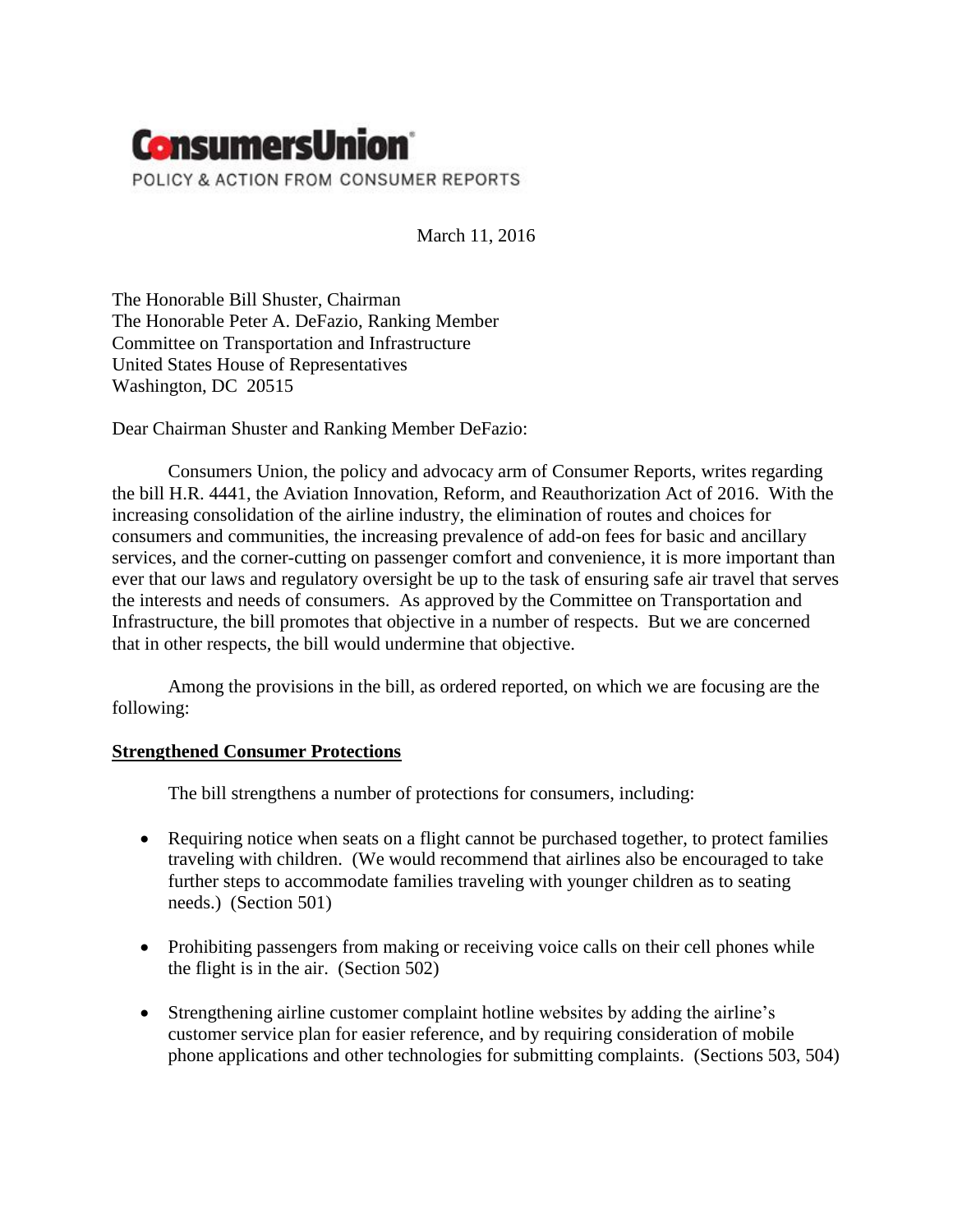- Strengthening required disclosures regarding application of insecticides in planes while in foreign countries. (Section 505)
- Requiring refunds of checked baggage fees when delivery of checked baggage is delayed. (Section 507)
- Expediting a rulemaking to improve air travel accessibility for persons with disabilities. (Section 508)
- Extending the life of DOT's Advisory Committee for Aviation Consumer Protection for an additional six years. (Section 506)
- Addressing potential fatigue of passenger airline crew members by specifying minimum rest periods between shorter duty periods. (Amendment by Mr. Capuano)
- Spurring the development of stronger restrictions against shipment of lithium ion batteries as cargo on passenger aircraft, where they are subject to spontaneous combustion. Several lithium battery fires have already occurred on cargo planes. Passenger airlines are already taking steps to address this hazard, but the bill adds constructively to these efforts. (Section 615)

# **Extension of Essential Air Service Program for Smaller Communities**

The bill extends the Essential Air Services Program for an additional six years, to help ensure preservation of lifeline service to smaller and more vulnerable communities. (Sections 531-535)

# **Strengthening Safety Oversight of Foreign Repair Stations**

The bill strengthens safety oversight of aircraft repair stations located outside the United States, by (1) requiring that the FAA's safety assessment inspections place particular focus on repair stations that conduct scheduled heavy maintenance work, and whose work requires more frequent and significant follow-up corrective actions, and (2) expediting completion of the FAA's current rulemaking to strengthen drug and alcohol testing for maintenance workers at foreign repair stations. We have long urged the FAA to strengthen its oversight of outsourced maintenance and repair of commercial aircraft operated by U.S. airlines, and particularly at facilities located in foreign countries, to ensure that the highest safety standards are effectively enforced. The bill takes important steps to further this objective. (Section 402)

# **Backtracking on Airfare Transparency**

We are concerned to see a revival of the effort to reverse the Department of Transportation's improvements to the way consumers receive information on airfares when they are purchasing an airline ticket. The mis-named Transparent Airfares Act of 2014 would actually have obscured the additional fees that are an increasing portion of the ticket price paid by consumers, misleading consumers and making comparison shopping more difficult. We believe this provision should be removed from the bill. (Section 617)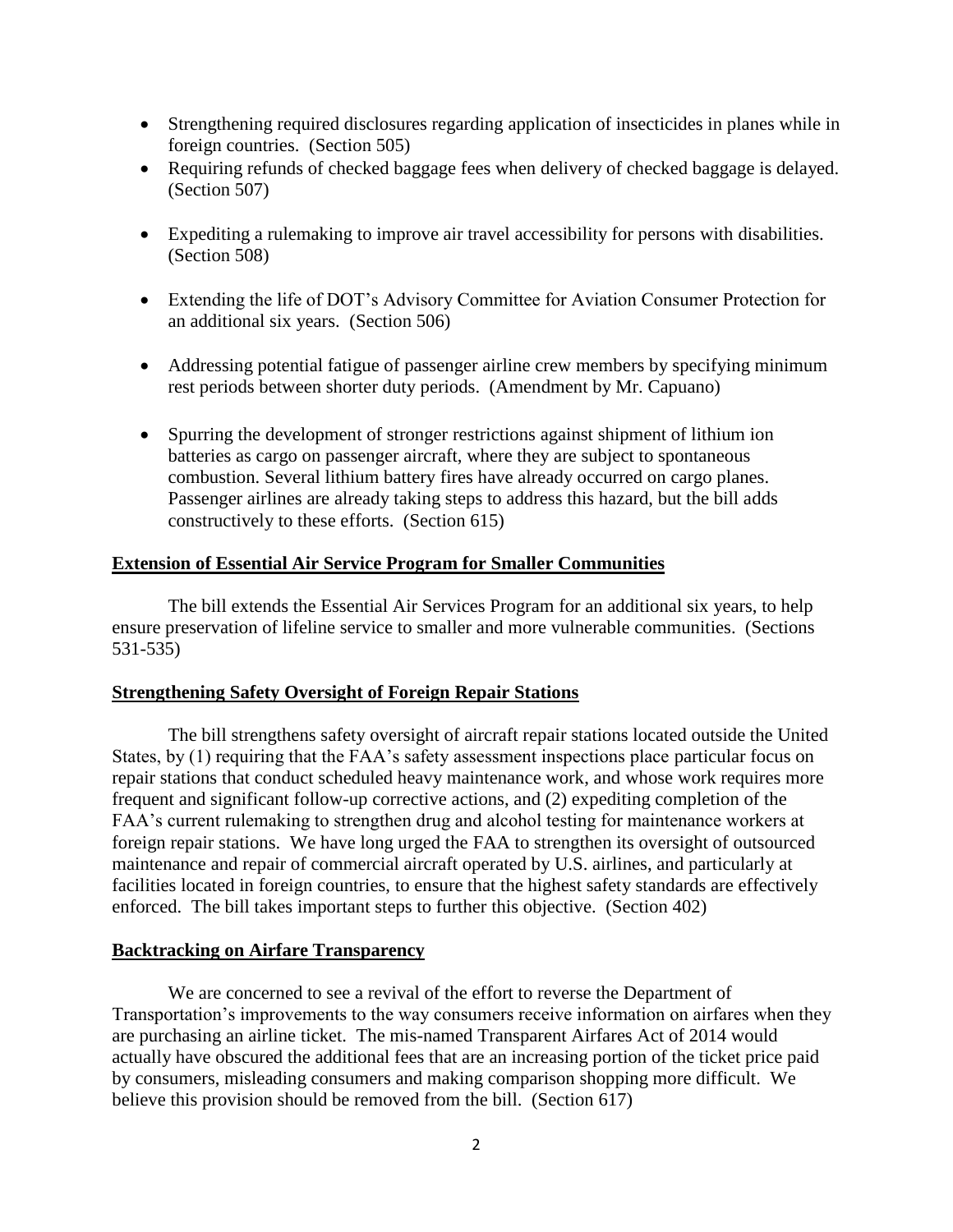#### **Air Traffic Control Corporation**

Title II of the bill would transfer the nation's air traffic control system to a newly established non-profit corporation. We urge Congress to proceed with utmost caution in considering such a significant change. Turning air traffic control into a business proposition, and injecting corporate revenue-generating and cost-cutting considerations into the core responsibility of ensuring safe and reliable coordination of flights in our skies and on our runways, could have major safety ramifications. It might also lead to a further centralization of passenger air traffic routes, and the curtailment of essential lifeline air service to smaller and non-hub communities.

In our view, it is far from clear that such a privatization would lead to a more efficient, less costly system; and we are concerned that it could instead undermine safety and service. We believe modernization of the system, as proposed in the Next Generation Air Transportation System, which we have supported, should be pursued in the more immediate future as a more prudent course of action. A centerpiece of this bill should be authorization of sufficient funding to put and keep NextGen on a steady course.

We note that the proposed composition of the Board in the bill as introduced would not include any consumer representative. The amendment adopted in Committee to require that the two members chosen at the discretion of the Secretary be appointed "to act in the public interest" will help ensure that consumers' views will have some voice. We remain concerned, however, that the consumer voice may still not be strong enough. (Section 211, proposed § 90306(a))

Similarly, the amendment adopted in Committee to strengthen the prohibition against membership on the Board for anyone who has a material financial interest as a customer, supplier, or user of the corporation would help prevent direct financial conflicts of interest, but might not be enough to ensure that the Board is acting independently in the public interest. (Section 211, proposed § 90306(e)(2)(D) (ii))

We are also concerned that the scope of the new corporation's legal accountability is not clear. Provision is made for the FAA to exercise regulatory authority over the corporation, but the standards of review appear to be skewed in certain respects in favor of deference to the corporation.

#### **Support for Including Other Measures**

We recommend that the bill be amended to include the proposal to establish minimum dimensions for passenger seats on commercial passenger aircraft, to effectively protect passenger safety and health, in light of concerns including increased risk of deep vein thrombosis, as well as increased risk of impeding effective evacuation. (H.R. 4490, by Mr. Cohen)